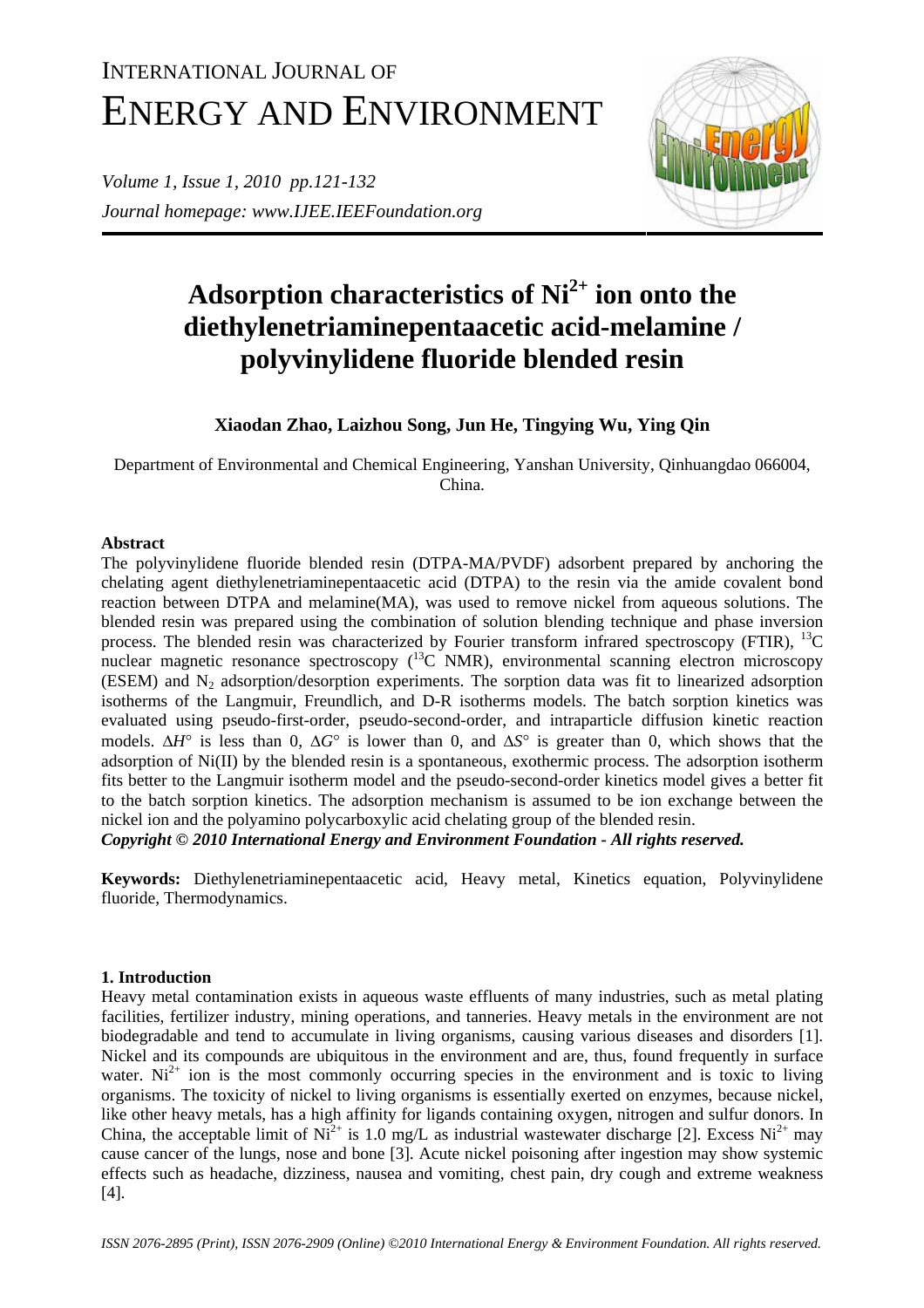Therefore, nickel-containing wastewater needs to be treated before discharge. Numerous processes are available for removing heavy metal ions to reduce heavy metal pollution in ecosystems, including chemical precipitation, ion exchange, carbon adsorption, coprecipitation/adsorption, and membrane filtration[5-15]. Nevertheless, many of these approaches are marginally cost effective or difficult to implement in developing countries[16-18]. Therefore, a treatment strategy is needed that is simple, robust, and that addresses local resources and constraints. One of the powerful treatment processes for the removal of metal ions from water with a low cost is adsorption. Sorption operations, including adsorption and ion exchange, are a potential alternative water and wastewater treatment technique. Conventional porous solids, such as clay, fly ash, activated carbon and silica materials, have low adsorption capacities with slow adsorption kinetics[19]. An ideal adsorbent should have accessible pore structures with uniform pore size distributions and large surface areas with physical/chemical stability and high uptake and stability[19,20]. Polyvinylidene fluoride (PVDF) has excellent mechanical and physicochemical properties with good oxidation resistance to chemical reagents, which can be used for adsorbents. However, conventional PVDF resin has no removal action on the soluble heavy metal ions. Several approaches have been developed to adhere the acrylic acid group to PVDF polymers to produce a hydrophilic surface with good ion-exchange performance[21-24]. But these techniques have drawbacks, for example, the adsorbed polymer layer is easily removed during handling and surface grafting is likely to change the polymer pore size and pore size distribution[24-27].

This study describes how the polyvinylidene fluoride blended resin (DTPA-MA/PVDF) adsorbent was prepared by anchoring the chelating agent diethylenetriaminepentaacetic acid (DTPA) to the resin via the amide covalent bond reaction between DTPA and melamine(MA), using solution blending and phase inversion techniques. The blended resin was characterized using Fourier transform infrared spectroscopy (FTIR), <sup>13</sup>C nuclear magnetic resonance spectroscopy (<sup>13</sup>C NMR), environmental scanning electron microscopy (ESEM) and  $N_2$  adsorption/desorption experiments. The  $Ni^{2+}$  ion sorption of the blended resin from aqueous solution was measured, along with the adsorption isotherm and the batch sorption kinetics.

#### **2. Experimental**

## *2.1 Materials*

The PVDF powders were provided by Chen Guang Co. Ltd. (China) with a molecular weight of ca. 400000. Polyvinyl pyrrolidine (PVP) powders were supplied by the Institute of Chemical Engineering of Beijing (China). Dimethylsulfoxide (DMSO), diethylenetriaminepentaacetic acid (DTPA) and melamine(MA) were of analytical grade. All were used as received. In the current study, DTPA, MA and PVDF were used for the blended resin material. The solvent DMSO was used to prepare the blended cast solution. PVP was chosen as the pore-forming additive. A stock solution of  $Ni^{2+}$  (1000 mg/L) was prepared by dissolving appropriate amounts of  $Niso<sub>4</sub>·6H<sub>2</sub>O$  (analysis grade) in distilled water. The working solutions were prepared by diluting the stock solutions to appropriate volumes.

#### *2.2 Preparation of DTPA-MA/PVDF blended resin*

First, DTPA and MA powders were dissolved in DMSO solvent. The concentrations of DTPA and MA were 4.6 wt% and 4.4 wt%, respectively. The temperature of DMSO was kept at 180 to ensure the complete amide covalent bond reaction between DTPA and MA. The solution was cooled below 100 as quickly as possible when some colloidal substances were found. Then the PVDF and PVP powders were added into the aforementioned solution. The PVDF concentration was 11.5 wt%. The PVP concentration was 2.5 wt%. The solution was completely dissolved in a water bath at 70~80 with continuous stirring. After 3 h, the cast solution was degassed at  $50~60$  for 6 h in a water bath.

DTPA-MA/PVDF blended resin was prepared using phase inversion with distilled water as the nonsolvent. The blended cast solution was dropped into distilled water from a burette to create the resin beads with diameters of  $1.0~1.5$  mm. After preparation, the blended resin beads were immersed in distilled water for 48 h and then the resin was soaked in 1.0 mol/L HCl solution for 24 h. Then, the beads were washed with distilled water until a neutral pH was obtained. The product was then dried at 75 for several hours.

#### *2.3 Characterization of DTPA-MA/PVDF blended resin*

After dispersion in KBr, the FTIR spectra of the pristine PVDF powder and DTPA-MA/PVDF blended resin were measured on E55+FRA106 FTIR spectrometer. Each spectrum was collected by cumulating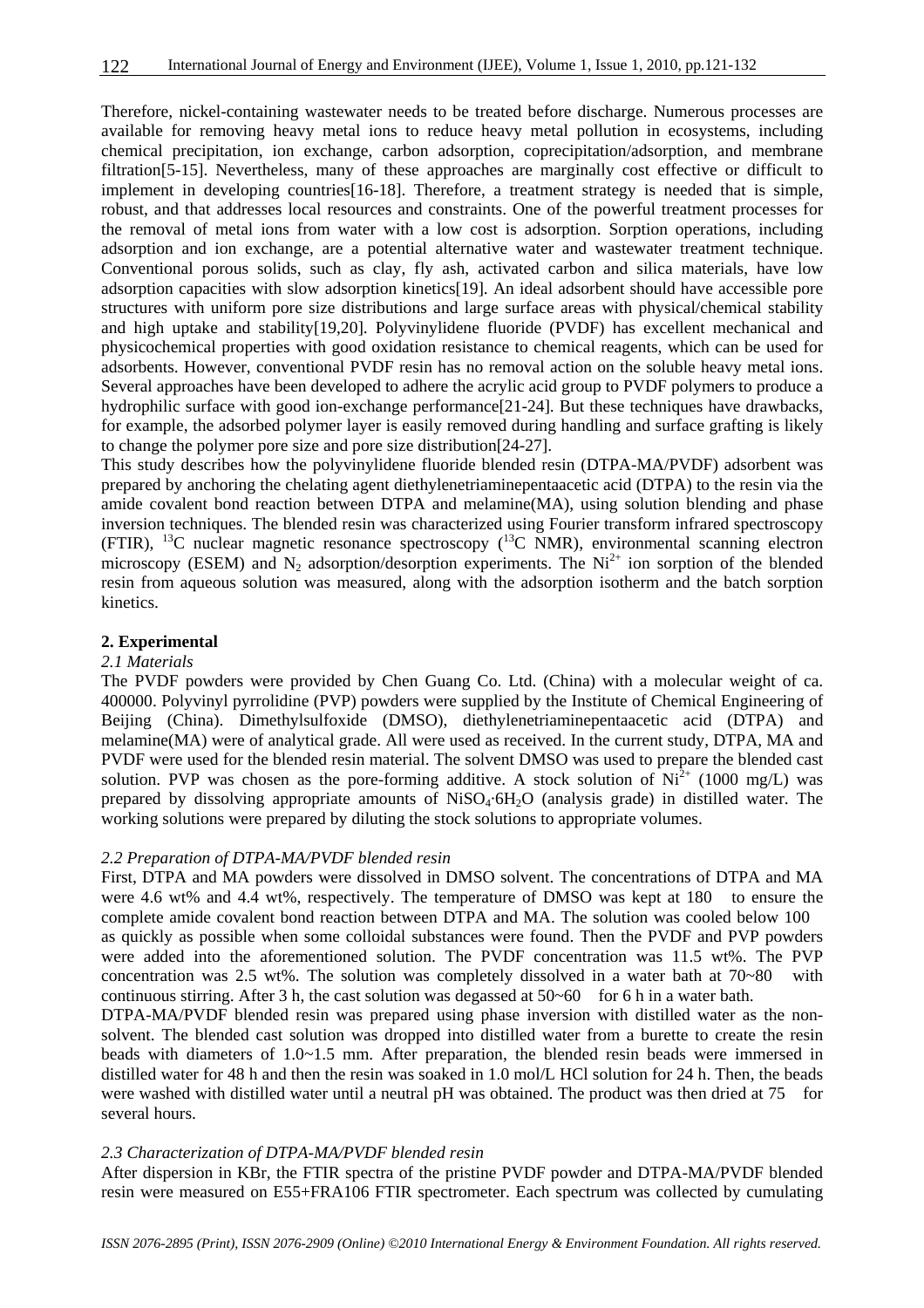16 scans at a resolution of 4 cm<sup>-1</sup>. BRUKER AVANCE III 400 NMR spectrometry  $(^{13}C$  solid-state NMR) was used to characterize the samples of DTPA-MA/PVDF blended resin. Surface and section morphologies of the blended resin were analyzed using an ESEM (Model XL30, Philips). The  $N_2$ adsorption/desorption experiments were characterized using a Micromeritics ASAP 2010 analyzer with the pore size distributions characterized using the Barret–Joyner–Halenda (BJH) model on the desorption branch. The nickel ion sorption capacities were measured using atomic absorption spectrophotometer (AAS) for the nickel content, according to the China Standard Methods for the Examination of Water and Wastewater [28].

#### *2.4 Sorption experiments*

The stock solution was diluted as required to obtain standard solutions containing 20 to 140 mg/L of Ni<sup>2+</sup>. A 200 ml  $Ni<sup>2+</sup>$  solution of the desired concentration, adjusted to the desired pH, was put into 250 mL reagent bottles with known amounts of the blended resin. The solution pH was adjusted using HAc-NaAc buffer solutions. All the chemicals used were of analytical reagent grade. The solutions were agitated for a predetermined period in a shaking incubator at 288K, 298K, and 308K. The sorption isotherm studies were carried out with different initial concentrations of  $Ni<sup>2+</sup>$  while maintaining the adsorbent dosage at constant levels. The pH effects were measured using 100 mg*/*L nickel ion solutions and 0.5 g*/*100 mL of the blended resin. In order to correct for any adsorption of nickel on the container surface, control experiments were carried out without adsorbent. No adsorption was found to occur on the container walls. Kinetic experiments were conducted using a known weight of adsorbent with 100 mg/L Ni<sup>2+</sup> at various temperatures. At various time intervals, suitable aliquots were analysed for the nickel concentration. The rate constants were calculated using a conventional rate expression. The amount of  $Ni^{2+}$  ion adsorbed by the blended resin was calculated according to equation (1)

$$
q = [(C_0 - C_e)V/W \tag{1}
$$

where *q* is the amount of Ni<sup>2+</sup> ion adsorbed onto a unit amount of the resin (mg⋅g<sup>-1</sup>),  $C_0$  and  $C_e$  are the initial and equilibrium concentrations of  $Ni^{2+}$  ions in the aqueous phase (mg⋅L<sup>-1</sup>), *V* is the volume of the aqueous phase (L) and *W* is the dry weight of the resin (g).

## *2.5 Desorption experiment*

The regeneration and reuse of adsorbents is an important aspect of adsorption studies. The experiments to measure the desorption efficiency were carried out with a 1.0 mol/L HCl solution. 1.0 g of the blended resin with about 11.8 mg/g nickel ions was placed into 200 mL of HCl solution with agitation. The desorption was quantified by measuring the nickel ion concentrations in the solution for various times up to equilibrium. The desorption efficiency was expressed as equation (2)

$$
DE = (q_1/q_0) \times 100\% \tag{2}
$$

where  $q_1$  is the desorbed amount of Ni<sup>2+</sup> ion from the resin (mg⋅g<sup>-1</sup>) and  $q_0$  is the adsorbed amount of Ni<sup>2+</sup> ion on the resin at equilibrium (mg⋅g<sup>-1</sup>). To examine the reusability of the blended resin, the adsorptiondesorption process was repeated for four cycles with the adsorption performance analyzed in each cycle. The adsorption was conducted with 1.0 g of resin in 200 mL of 100 mg*/*L initial nickel ion concentration at pH 6.6. During the adsorption and desorption processes, the solution temperature was kept as 298 K.

#### **3 Results and discussion**

#### *3.1 Characterization of DTPA-MA/PVDF blended resin*

#### *3.1.1 FTIR analysis of DTPA-MA/PVDF blended resin*

In order to investigate the complex formation in the DTPA-MA/PVDF blended resin, FTIR studies have been carried out. FTIR spectra of the pristine PVDF resin and DTPA-MA/PVDF resin are shown in Figure 1. The absorption peaks appearing at 3025, 471 and 1200cm<sup>-1</sup> are assigned to PVDF C-F stretching, wagging, and bending vibration modes, respectively[29], which are found to be weak in the DTPA-MA/PVDF resin. The peak at 1552 cm<sup>-1</sup> can be assigned to N-H bend of bridging secondary amine of the blended resin, and the peak at  $1493 \text{ cm}^{-1}$  can be attributed to the methylene C-H bend of the blended resin<sup>[30]</sup>. The –OH bending vibration of –COOH group of DTPA appears at  $1340 \text{cm}^{-1}$ . The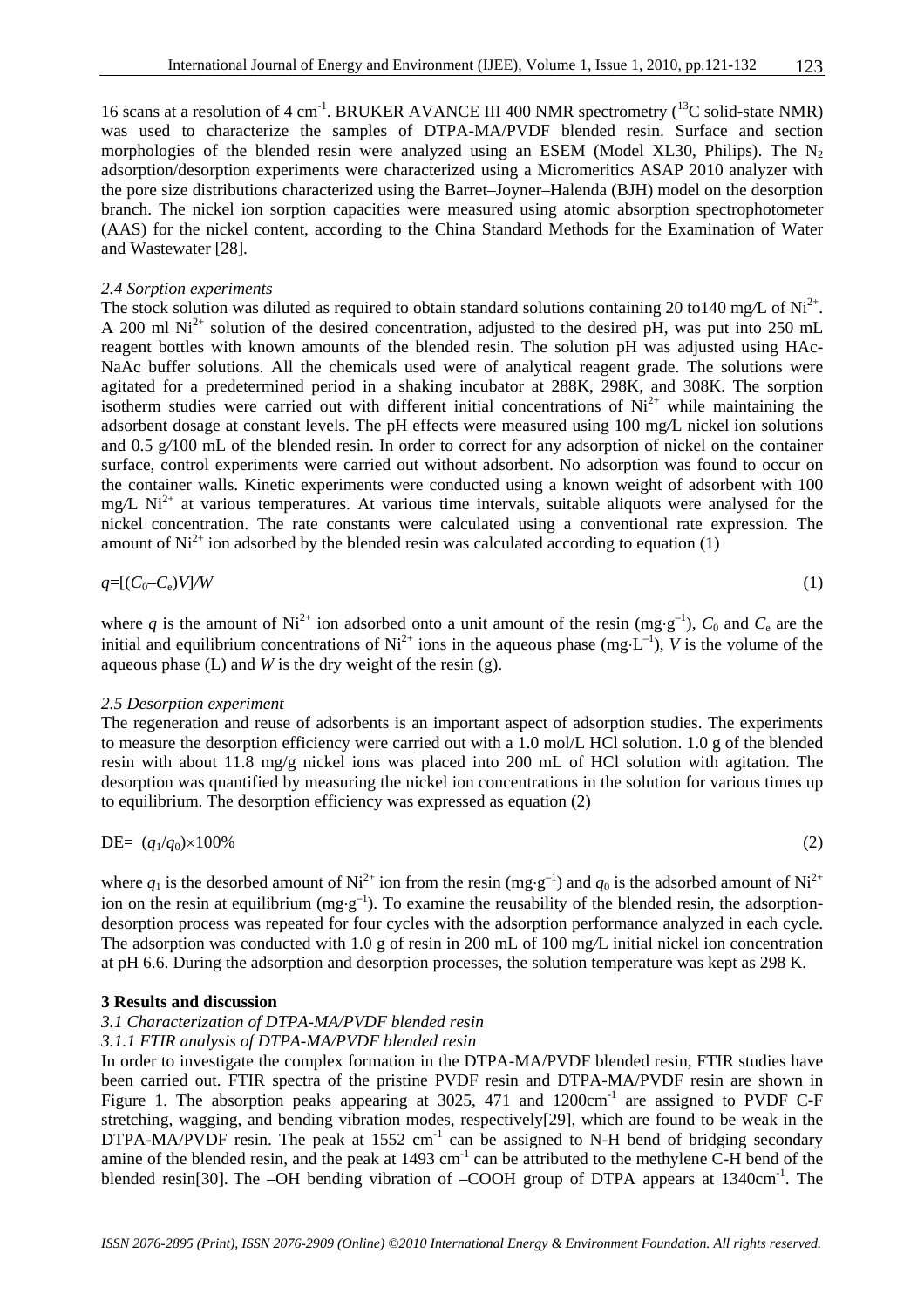reported absorption peak at 1636 cm<sup>-1</sup> is assigned to C=O mode of amide group[30], which is shifted to  $1670 \text{ cm}^{-1}$  in the blended resin. The FTIR spectra clearly demonstrate that the polyamino polycarboxylic acid functional group has been blended to PVDF resin successfully.



Figure 1. FTIR spectra of the resins: (a) pristine PVDF, (b) DTPA-MA/PVDF

## *3.1.2 13C solid-state NMR analysis of DTPA-MA/PVDF blended resin*

 $13C$  solid-state NMR spectra of PVDF and DTPA–MA/PVDF resins are shown in Figure 2. The signals at 20.1 ppm and 33.1 ppm can be assigned to adamantane which is used as the internal standard. The signals which appears at 44.6 ppm and 121.8 ppm for PVDF can be assigned to  $-CH_{2}$ - and  $-CF_{2}$ groups[30], respectively. By a comparision of curve a with b in Figure 2, it can be seen there are three new signals at 56.0 ppm, 158.7 ppm and 168.5 ppm in DTPA–MA/PVDF resin. The signal which appears at 56.0 ppm is assigned to -CH<sub>2</sub>N- group of DTPA and the signal at 158.7 ppm can be assigned to the three carbons in the triazine ring of MA. A high frequency signal appears at 168.5 ppm for the blended resin, and strongly relates to carbonyl carbon of amide and/or carboxylic groups[31]. The polyamino polycarboxylic acid chelating group has been blended to PVDF resin, and it can be inferred that DTPA–MA/PVDF resin should possess a considerable adsorption capacity of  $Ni<sup>2+</sup>$  ion.



Figure 2. <sup>13</sup>C NMR of the resins: (a) pristine PVDF, (b) DTPA-MA/PVDF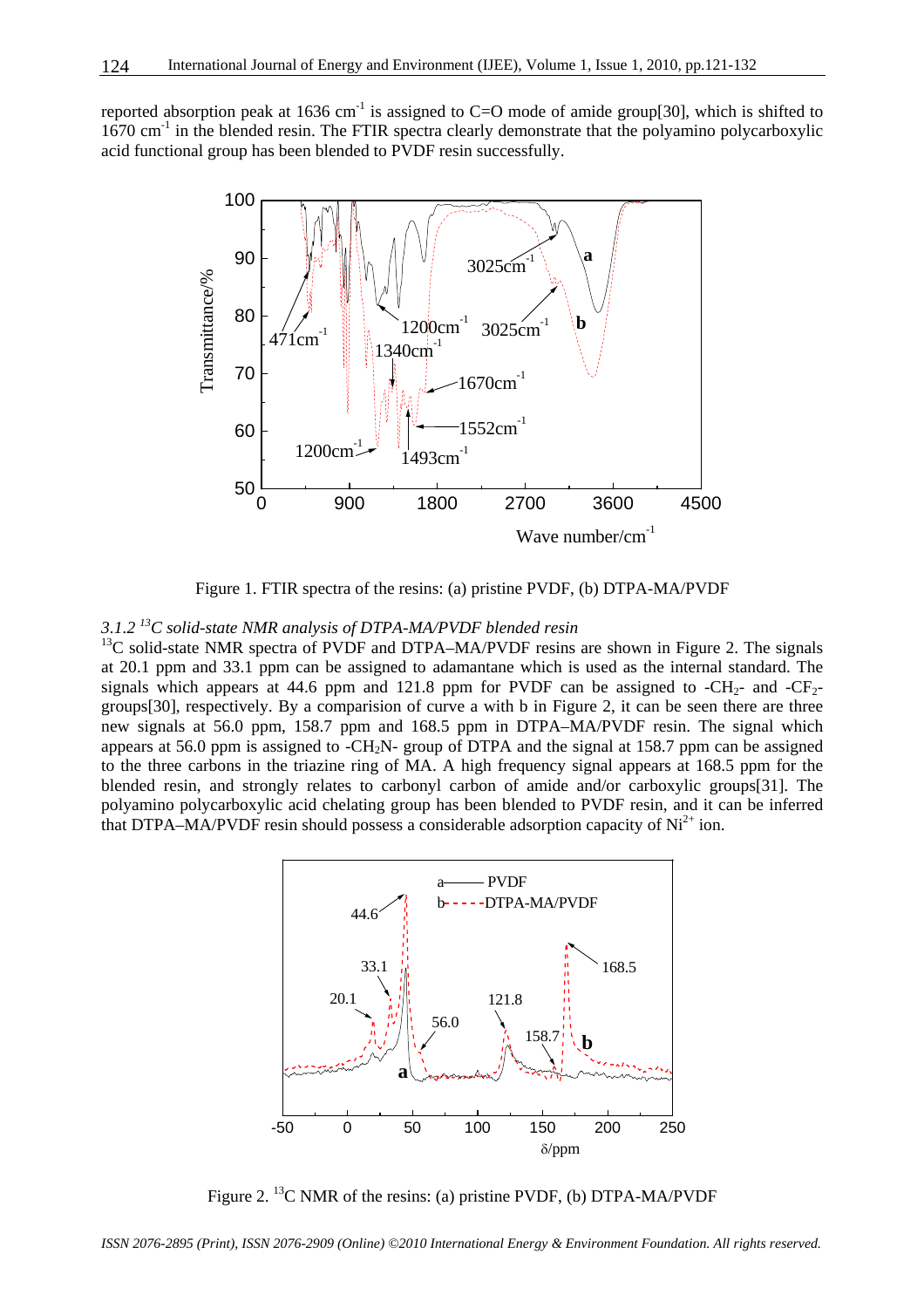## *3.1.3 Surface and section morphologies of DTPA-MA/PVDF blended resin*

The surface and section morphologies of DTPA-MA/PVDF blended resin were measured using ESEM. SEM micrographs of the resin are shown in Figure 3. The micrograph in Figure 3a shows that pores are distributed on the exterior surface of the blended resin with larger pores on the polymer surface and many smaller pores in the interior. The micrograph in Figure 3b further shows that many pores are distributed in the interior of the blended resin. When the blended resin is immersed into the  $Ni<sup>2+</sup>$  solution, the  $Ni<sup>2+</sup>$  ion will diffuse into the resin through the pores in the exterior and interior surfaces of the blended resin. Thus, the blended resin has a high  $Ni<sup>2+</sup>$  ion adsorption capacity.



(a) Surface photograph



(b) Section photograph

Figure 3. SEM of the DTPA-MA/PVDF blended resin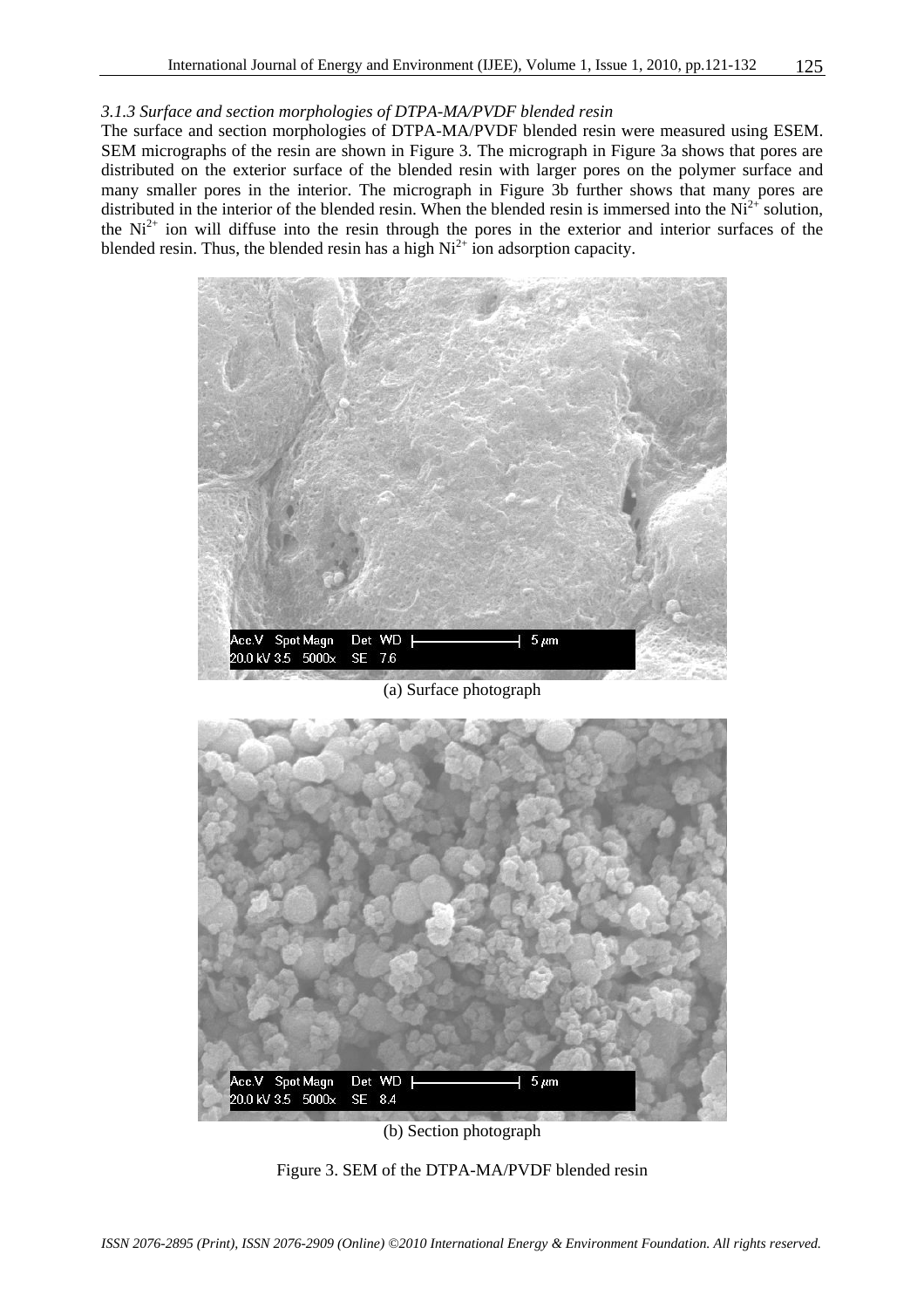#### *3.1.4 Specific surface area and pore size distribution in DTPA-MA/PVDF blended resin*

The specific surface area and the pore size distribution of DTPA-MA/PVDF blended resin were characterized by  $N_2$  adsorption/desorption tests. As shown in Figure 4a, the resin bead had a narrow pore size distribution with a mean pore diameter of 0.24  $\mu$ m and a specific surface area of 2.43 m<sup>2</sup>/g. The location of the hysteresis loop in the  $N_2$  isotherm shown in Figure 4b can be used to determine whether the blended resin possesses a regular framework of pores or interparticle voids, such as textural pores. The framework porosity at 0.2-0.9  $P/P^{0}(P/P^{0})$  denoted as the relative pressure) on the N<sub>2</sub> isotherm indicates the porosity is contained in relatively uniform channels of the templated framework, while the textural porosity at  $0.9$ -1.0  $P/P<sup>0</sup>$  shows the porosity arising from the noncrystalline intra-aggregate voids and spaces formed by interparticle contact [18]. Thus, the blended resin shows the presence of both framework porosity and textural porosity. This suggests that the blended resin has a regular pore size distribution.



Figure 4.  $N_2$  adsorption/desorption curve for the blended rersin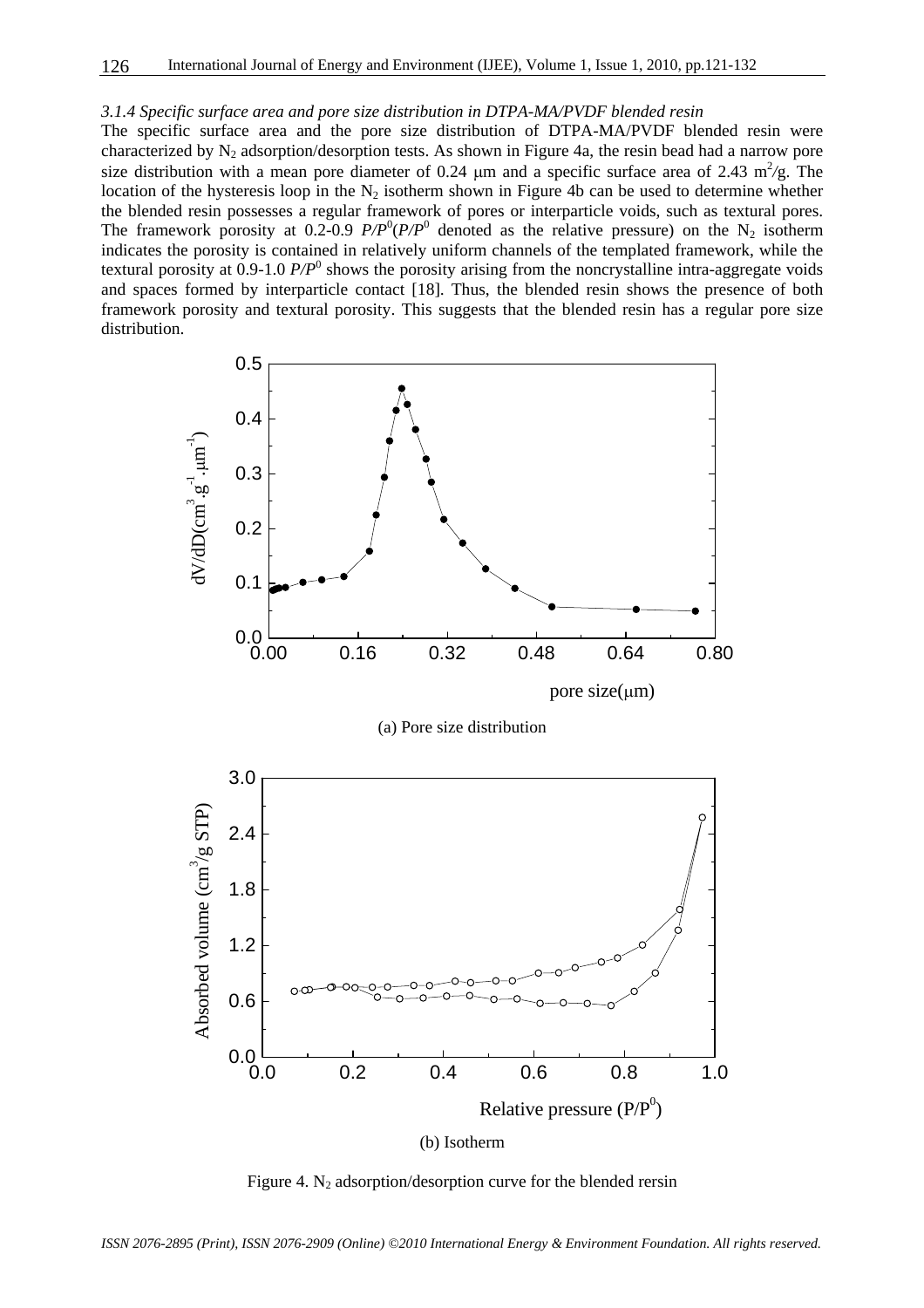## 3.2 Effects of pH and initial  $Ni^{2+}$  concentration on the  $Ni^{2+}$  adsorption

The pH of a solution is an important parameter affecting adsorption processes because of the pH dependency of complexation reactions and electrostatic interactions at the adsorption surface[32]. Since the structure of the blended resin has the polyamino polycarboxylic acid chelating group, the pH dependencies of the  $Ni^{2+}$  ion have to be determined. The effect of pH on the adsorption capacities of  $Ni^{2+}$ were examined by varying the initial pH of the solutions. The solution temperature was set to 298 K for all the tests measuring and the variation of the metal uptake with pH is shown in Figure 5. The adsorption capacities are found to be low at lower pH and to increase with increasing pH due to competitive adsorption between the H<sup>+</sup> ion and the Ni<sup>2+</sup> ion for the same active adsorption site. As the pH increases, the adsorption surface becomes less positive, so the electrostatic attraction between the  $\overrightarrow{Ni}^{2+}$ ion and resin surface increases. The increased adsorption with pH may be further explained in terms of the polyamino polycarboxylic acid chelating group on the resin. The functional group probably takes part in the  $Ni<sup>2+</sup>$  uptake process by a chelating complexation reaction which is pH-dependent, and the nature of the active sites and  $Ni^{2+}$  ion may change with pH[33]. The optimum pH which gives the maximum  $Ni^{2+}$ uptake is 6.0~7.0.



Figure 5. Effect of pH on the adsorption of  $Ni^{2+}$  ions

The effect of the initial  $Ni^{2+}$  concentration on the  $Ni^{2+}$  adsorption capacity of the blended resin at 298 K and pH 6.6 was studied with 7 g/L of blended resin and a contact time of 2 h. The results in Table 1 show that with increasing initial  $Ni^{2+}$  concentration, the equilibrium adsorption capacity ( $q_e$ ) of the resin increases, but the residual  $Ni^{2+}$  concentration is higher and the  $Ni^{2+}$  removal rate decreases.

| Initial $Ni^{2+}/$<br>$(mg \cdot L^{-1})$ | Residual<br>$Ni^{2+}/(mg \cdot L^{-1})$ | $q_e/(\text{mg} \cdot \text{g}^{-1})$ | $Ni2+ removal/(% )$ |
|-------------------------------------------|-----------------------------------------|---------------------------------------|---------------------|
| 19.25                                     | 2.18                                    | 2.56                                  | 88.68               |
| 39.28                                     | 5.68                                    | 5.04                                  | 85.54               |
| 59.74                                     | 10.47                                   | 7.39                                  | 82.47               |
| 79.37                                     | 16.23                                   | 9.47                                  | 79.55               |
| 103.39                                    | 24.32                                   | 11.86                                 | 76.48               |
| 119.65                                    | 31.52                                   | 13.22                                 | 73.66               |
| 139.42                                    | 42.02                                   | 14.61                                 | 69.86               |

Table 1. Effect of initial  $Ni<sup>2+</sup>$  concentration on the resin's adsorption capacity

## *3.3 Effect of contact time and sorption kinetics*

The  $\mathrm{Ni^{2+}}$  ion uptake capacities were measured as a function of time to determine the optimum contact time for the adsorption of  $Ni^{2+}$  ion on the blended resin. Figure 6 shows the time course of the adsorption

*ISSN 2076-2895 (Print), ISSN 2076-2909 (Online) ©2010 International Energy & Environment Foundation. All rights reserved.*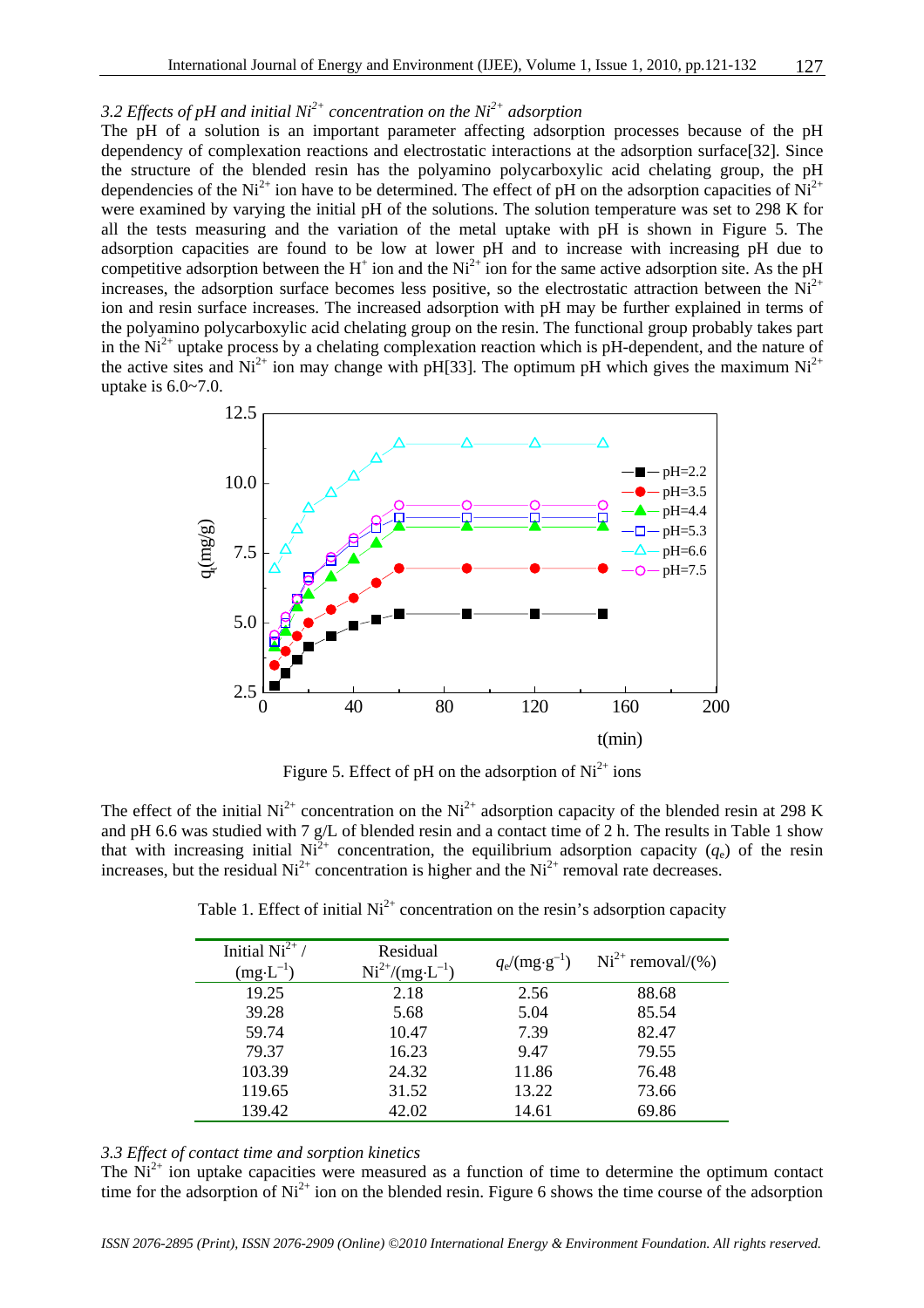equilibrium of  $Ni^{2+}$  ions onto the blended resin. There is rapid uptake for the first 60 min with adsorption equilibrium attained within 120 min. Actually, the adsorption is very close to equilibrium within the first 90 min. Therefore, 2 h of contact time was chosen as the optimum equilibration time for the experimental studies, unless otherwise stated, to ensure that equilibrium was achieved.



Figure 6. Effects of contact time and temperature on the adsorption of  $Ni^{2+}$  ions

Adsorption processes are controlled by various mechanisms, such as mass transfer, mass diffusion, chemical reactions and particle diffusion. To clarify the mechanisms controlling the adsorption, several adsorption models were used to evaluate the experimental data. The kinetics were compared to a pseudofirst-order kinetic model, a pseudo-second-order kinetic model and an intraparticle diffusion model. The calculated  $q_e$  and correlation coefficients  $(R^2)$  for various temperatures are summarized in Table 2, where  $k_{p1}$ ,  $k_{p2}$  and  $k_{id}$  is the rate constant of pseudo-first-order kinetic model (min<sup>-1</sup>), pseudo-second-order kinetic model  $(g \cdot (mg \cdot \text{min})^{-1})$  and intraparticle diffusion model (mg $\cdot$  (g $\cdot$ min<sup>1/2</sup>)<sup>-1</sup>), respectively, and *T* is the temperature. The data indicates that the kinetics of the pseudo-second-order kinetics model better represents the experimental data than the pseudo-first-order rate model or the intraparticle diffusion model.

Table 2. First-order, second-order and intraparticle diffusion rate constants

| Pseudo-first-order kinetic model |                      |                     |        |                                 | Pseudo-second-order kinetic model |        | Intraparticle diffusion model                                         |        |
|----------------------------------|----------------------|---------------------|--------|---------------------------------|-----------------------------------|--------|-----------------------------------------------------------------------|--------|
| T/K                              | $\kappa_{\text{p1}}$ | $q_{e}$             | $R^2$  | $k_{p2}$                        | $q_{e}$                           | $R^2$  | $k_{\rm id}$                                                          | $R^2$  |
|                                  | (min                 | $(mg \cdot g^{-1})$ |        | $[g \cdot (mg \cdot min)^{-1}]$ | $(mg \cdot g^{-1})$               |        | $\left[\text{mg} \cdot (\text{g} \cdot \text{min}^{1/2})^{-1}\right]$ |        |
| 288                              | 0.0566               | 16.2836             | 0.9983 | 0.0061                          | 14.8038                           | 0.9984 | 1.3883                                                                | 0.9530 |
| 298                              | 0.0613               | 10.9206             | 0.9765 | 0.0055                          | 14.1743                           | 0.9989 | 1.3108                                                                | 0.9532 |
| 308                              | 0.0717               | 10.2125             | 0.9889 | 0.0045                          | 13.5906                           | 0.9996 | .2283                                                                 | 0.9581 |

## *3.4 Effect of temperature and sorption isotherms*

The effect of temperature on the  $Ni^{2+}$  ion uptake was investigated by varying the temperature of the solution with pH as 6.6. The data in Figure 6 shows that the adsorption capacity increases with increasing temperature to a plateau which represents the maximum adsorption capacity of the blended resin. This increase in loading capacity of the resin with temperature represents an exothermic process. The equilibrium adsorption capacity of  $Ni^{2+}$  on the blended resin at 288 K is 12.12 mg/g, at 298 K is 11.88 mg/g, and at 308K is 11.52 mg/g.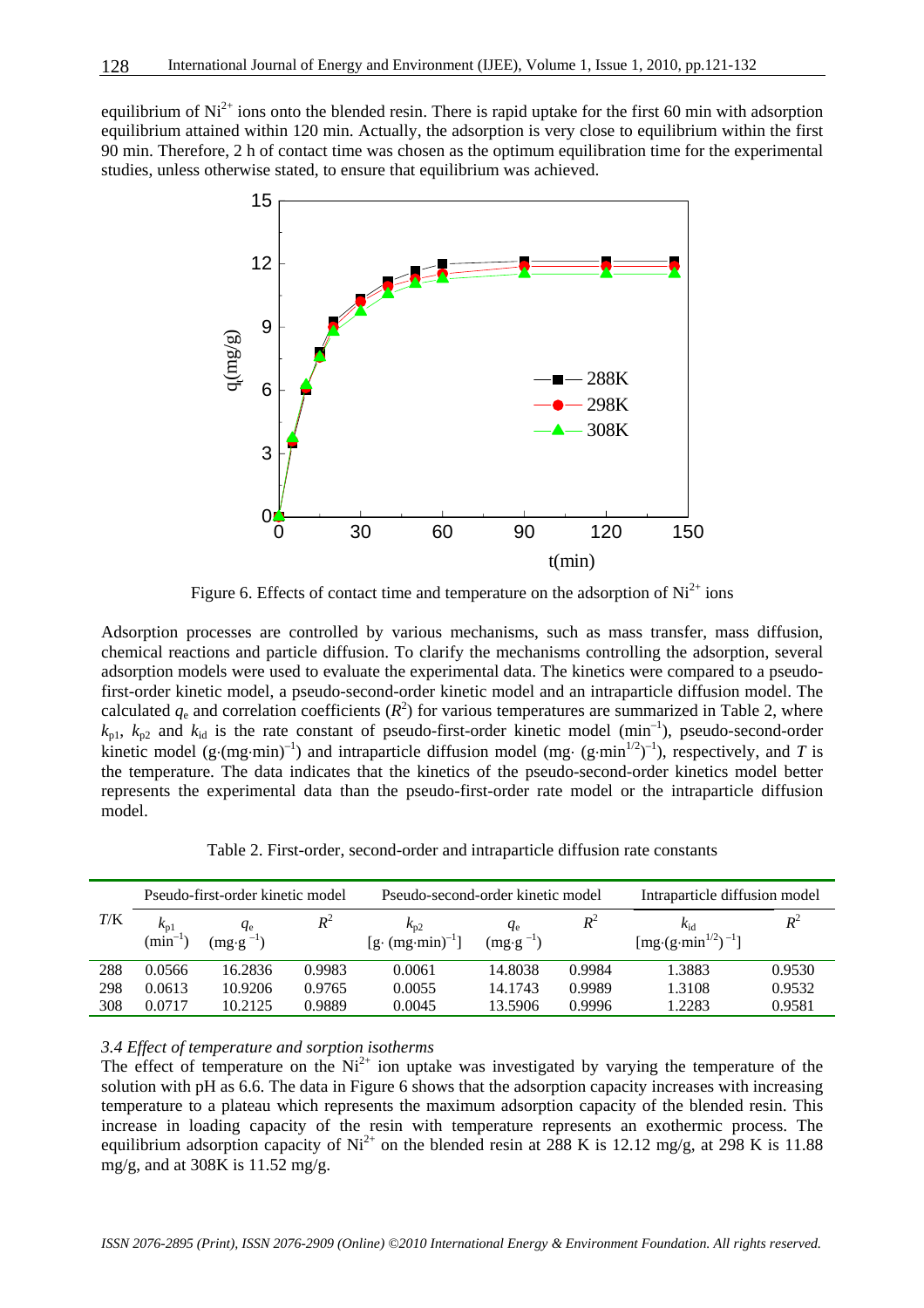The isotherm data can be used to develop an equation for design purposes. The experimental data for the effect of temperature on the adsorption capacity was evaluated relative to the three popular adsorption models, the Langmuir, Freundlich and D-R models. In Table 3,  $q<sub>m</sub>$  is the maximum sorption capacity  $(mg·g<sup>-1</sup>)$ ,  $K_a$  is the Langmuir constant  $(L·g<sup>-1</sup>)$ , and *E* is the mean free energy of adsorption (kJ·mol<sup>-1</sup>). The results listed in Table 3 show that the  $Ni<sup>2+</sup>$  ion sorption isotherms can be explained by all three models but that the Langmuir equation gives the best fit. This result also predicts the mono-molecular layer of the adsorption sites on the blended resin. The Freundlich constant,  $K_F$ , indicates the sorption capacity of the resin. As can be seen from Table 3,  $K_F$  was 7.45 at 288 K, 7.21 at 298 K and 6.75 at 308 K for the  $Ni<sup>2+</sup>$  adsorption. The heterogenity factor *n* were all found to be greater than 1. This result is very common and may be due to the distribution of surface sites or other factors that reduce the adsorbent–adsorbate interaction with increasing surface density [34]. The D-R isotherm model results show that the mean free energy of adsorption  $(E)$  is between 8 and 16 kJ/mol, so it is possible that the adsorption  $Ni^{2+}$  ions on the blended resin can be explained as an ion-exchange process[35].

Table 3. Langmuir, Freundlich and D-R isotherm constants

| $T\!/\mathrm{K}$ | Langmuir isotherm                 |                                              |        | Freundlich isotherm |                  |        | D-R isotherm                               |                         |        |
|------------------|-----------------------------------|----------------------------------------------|--------|---------------------|------------------|--------|--------------------------------------------|-------------------------|--------|
|                  | $q_{\rm m}/(\rm{mg}\cdot g^{-1})$ | $K_{\rm a}/(\mathrm{L}\cdot\mathrm{g}^{-1})$ | $R^2$  | $K_{\rm F}$         | $\boldsymbol{n}$ | $R^2$  | $q_{\rm m}/(\text{mg}\cdot \text{g}^{-1})$ | $E/(kJ \cdot mol^{-1})$ | $R^2$  |
| 288              | 15.7903                           | 0.1325                                       | 0.9974 | 7.4526              | 6.7431           | 0.9867 | 24.9115                                    | 15.08                   | 0.9924 |
| 298              | 15.3917                           | 0.1313                                       | 0.9975 | 7.2124              | 6.6489           | 0.9929 | 23.6979                                    | 15.93                   | 0.9929 |
| 308              | 14.8610                           | 0.1312                                       | 0.9983 | 6.7473              | 6.3012           | 0.9951 | 23.5064                                    | 15.93                   | 0.9993 |

The thermodynamic parameters such as the standard free energy change (∆*G*°), standard enthalpy change (∆*H*°), and standard entropy change (∆*S*°) were estimated[35,36].

$$
\log K_D = -\frac{\Delta H^0}{2.303RT} + \frac{\Delta S^0}{R}
$$
\n(3)

$$
\Delta G^0 = \Delta H^0 - T \Delta S^0 \tag{4}
$$

where  $K_D$  is the distribution coefficient (mL⋅g<sup>-1</sup>), and *R* is the gas constant (kJ⋅mol<sup>-1</sup>⋅K<sup>-1</sup>). The calculated thermodynamic parameters are listed in Table 4. ∆*H*° is negative for all cases due to the exothermic nature of the adsorption. The negative ∆*G*° indicates the spontaneous nature of the reaction and the decreasingly negative ∆*G*° with temperature indicates that the reaction is more favored at lower temperatures. The values of ∆*S*° are positive due to the exchange of Ni2+ ions with more mobile ions on the resin, which increases the entropy during the adsorption process[37]. The values in Table 4 show that the adsorption of  $Ni^{2+}$  by the blended resin is a spontaneous, exothermic process.

Table 4. Thermodynamic parameters for the adsorption of  $Ni^{2+}$  on the blended resin

| T/K | $\Delta G^{\circ}/(\mathrm{kJ\cdot mol^{-1}})$ | $\Delta H^{\circ}/(\mathrm{kJ\cdot mol^{-1}})$ | $\Delta S^{\circ}/(\text{J}\cdot \text{mol}^{-1}\cdot \text{K}^{-1})$ |
|-----|------------------------------------------------|------------------------------------------------|-----------------------------------------------------------------------|
| 288 | $-7.71$                                        |                                                |                                                                       |
| 298 | $-7.88$                                        | $-2.69$                                        | 17.40                                                                 |
| 308 | $-8.05$                                        |                                                |                                                                       |

## *3.5 Desorption of the blended resin*

Good desorption of an adsorbent is important for potential practical applications. Figure 7 shows the amount of nickel ions adsorbed on DTPA-MA/PVDF blend resin in four adsorption/desorption cycles. The results show that the blended resin still has good adsorption/desorption capability. After four cycles, the adsorption capacity of the blended resin is greater than 11 mg/g and its desorption efficiency is above 90%. Therefore, the blended resin can be reused without any significant loss in the adsorption performance. Therefore, for the further research on the blended resin should be done, such as the treatment of the nickel plating spent solutions.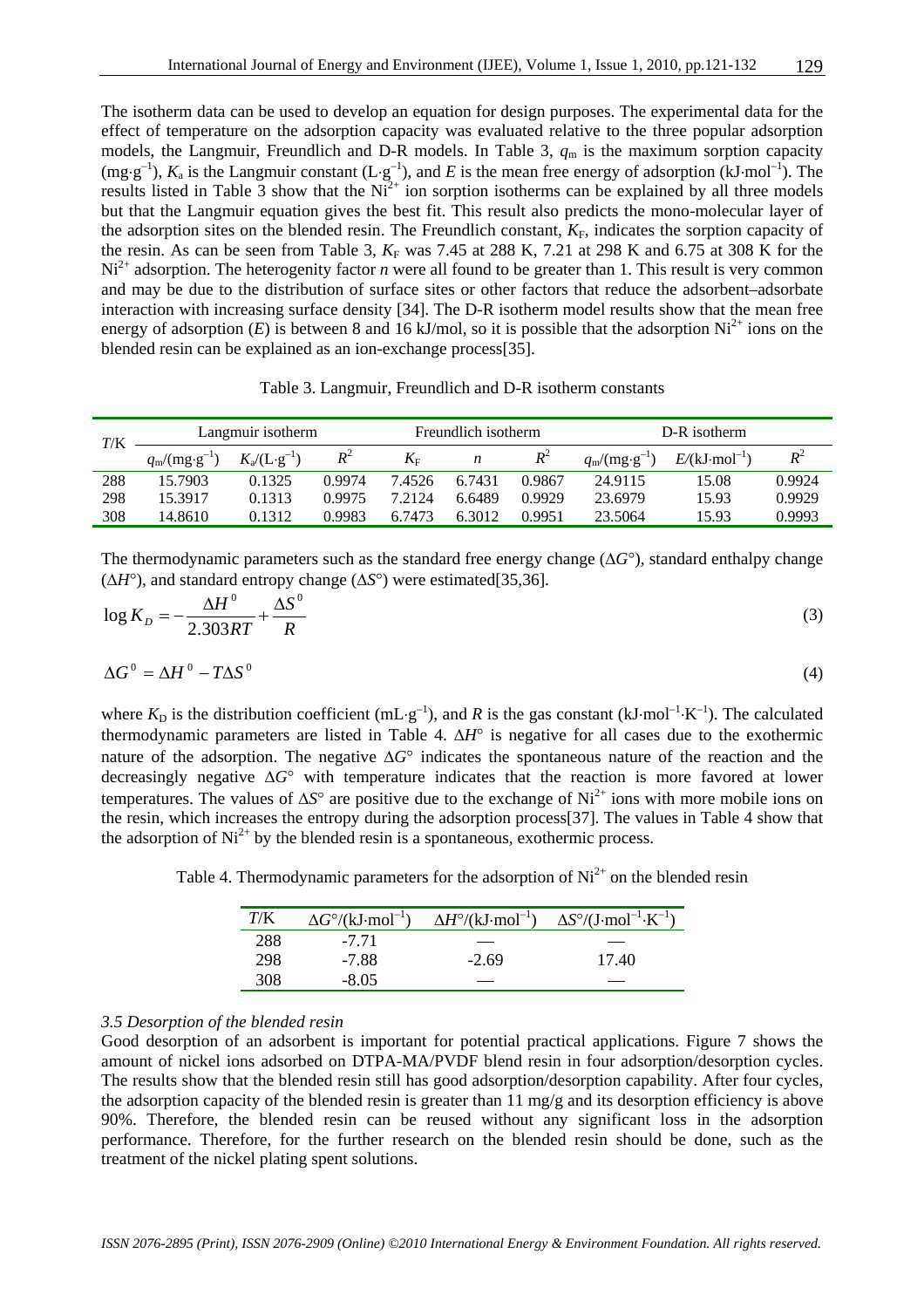

Figure 7. Repeated adsorption /desorption curves for DTPA-MA/PVDF blended resin

#### **4. Conclusions**

A blended resin containing the polyamino polycarboxylic acid chelating group was synthesized for the adsorption of  $Ni<sup>2+</sup>$  ions. Experimental results show that the resin effectively removes nikel ions in synthetic solutions for pH from 2 to 7. Adsorption on the blended resin is best modeled by the Langmuir adsorption isotherms model, which shows the mono-molecular layer characteristics of the adsorption sites on the resin. The adsorption of  $Ni^{2+}$  ions onto the blended resin was found to be an ion-exchange process. The adsorption process was found to be an exothermic, spontaneous, and pseudo-second-order kinetic process. This blended resin can be used to treat waste to reduce environmental pollution and deserves further extensive study.

#### **References**

- [1] Aaseth J., Norseth T. Handbook on the Toxicity of Metals. Elsevier, Netherlands, 1986.
- [2] Chinese wastewater emission Standard, GB 8978-1996.
- [3] Parker S.P. Encyclopedia of Environmental Science, second ed., McGraw-Hill, New York, 1980.
- [4] Beliles R.P. The lesser metals, in: F.W. Oehme (Ed.), Toxicity of Heavy Metals in the Environment. Part 2, Marcel Dekker, New York, 1979, pp. 547-616.
- [5] Xu D., Zhou X., Wang X.K. Adsorption and desorption of  $Ni^{2+}$  on Na-montmorillonite: Effect of pH, ionic strength, fulvic acid, humic acid and addition sequences. J. Applied Clay Science. 2008, 39(3-4), 133-141.
- [6] Su H.J., Chen S., Tan T.W. Surface active site model for Ni<sup>2+</sup> adsorption of the surface imprinted adsorbent. J. Process Biochemistry. 2007, 42(4), 612-619.
- [7] Li Q., Su H.J., Li J., Tan T.W. Application of surface molecular imprinting adsorbent in expanded bed for the adsorption of  $Ni^{2+}$  and adsorption model. J. Env. Manag.. 2007, 85(4), 900-907.
- [8] Donat R., Akdogan A., Erdem E., Cetisli H. Thermodynamics of  $Pb^{2+}$  and  $Ni^{2+}$  adsorption onto natural bentonite from aqueous solutions. J. Colloid and Interface Science, 2005, 286(1), 43-52.
- [9] Hsu T.C. Experimental assessment of adsorption of  $Cu^{2+}$  and  $Ni^{2+}$  from aqueous solution by oyster shell powder. J. Hazardous Materials. 2009, 171(1-3), 995-1000.
- [10] Kang S.Y., Lee J.U., Moon S.H., Kim K.W. Competitive adsorption characteristics of  $Co^{2+}$ , Ni<sup>2+</sup>, and  $Cr^{3+}$  by IRN-77 cation exchange resin in synthesized wastewater. J. Chemosphere. 2004, 56(2), 141-147.
- [11] Rengaraj S., Yeon K.H., Kang S.Y., Lee J.U., Kim K.W., Moon S.H. Studies on adsorptive removal of Co(II), Cr(III) and Ni(II) by IRN77 cation-exchange resin. J. Hazardous Materials. 2002, 92(2), 185-198.
- [12] Vieira M., Tavares C.R., Bergamasco R., Petrus J.C.C. Application of ultrafiltration-complexation process for metal removal from pulp and paper industry wastewater. J. Membrane Sc. 2001, 194(2), 273-276.
- [13] Marty J., Persin M., Sarrazin J. Dialysis of Ni(II) an ultra-filtration enhanced by polymer complexation. J. Membrane Science. 2000, 167(2), 291-297.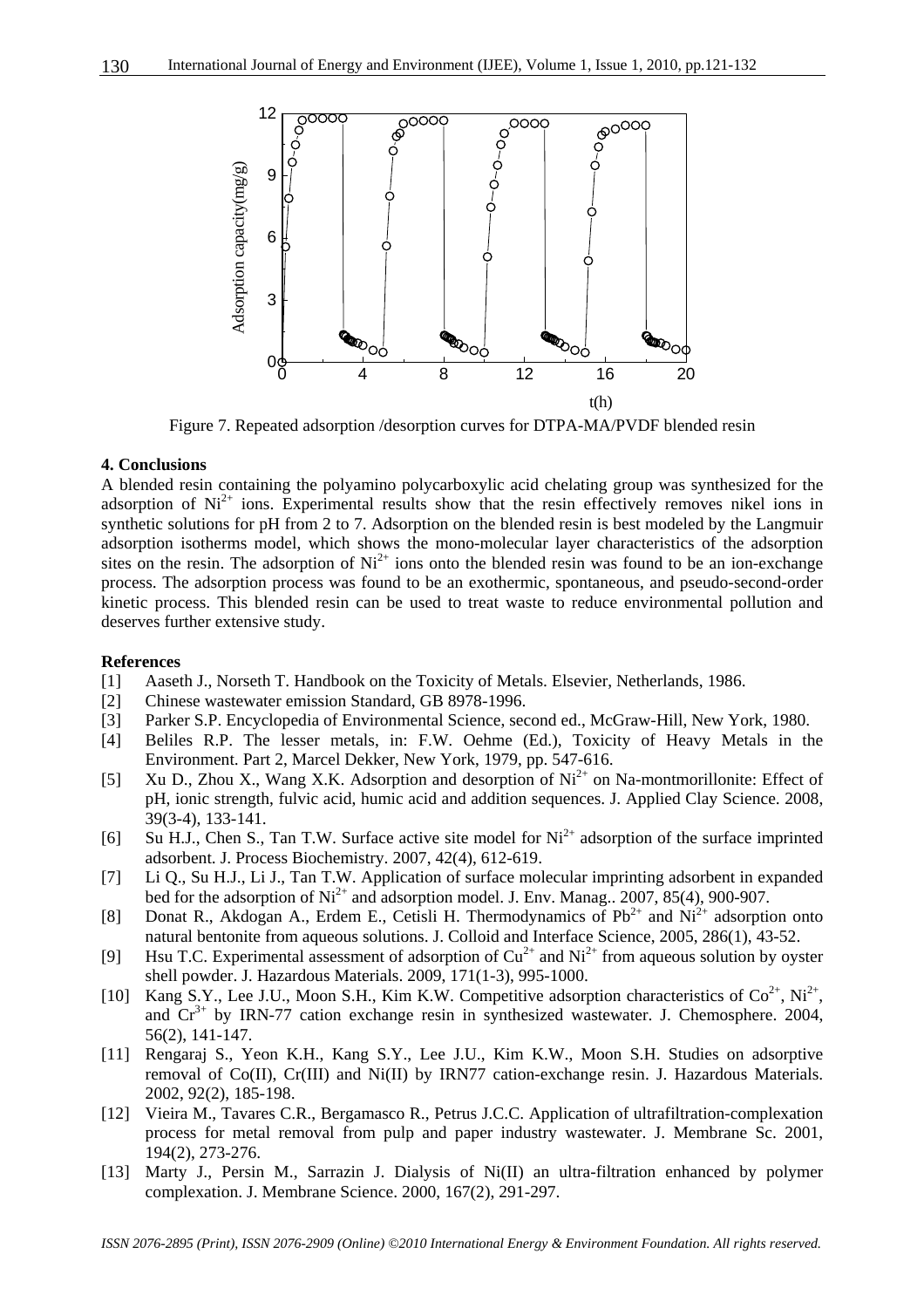- [14] Durham B., Bourbigot M., Pankratz T. Membranes as pretreatment to desalination in wastewater reuse: operating experience in the municipal and industrial sectors. J. Desalination. 2001, 138(1-3), 83-90.
- [15] Durham B., Bourbigot M.M., Pankratz T. Membranes as pretreatment to desalination in wastewater reuse. J. Membrane Technology. 2002, 143(5), 8-12.
- [16] Pehlivan E., Altun T. The study of various parameters affecting the ion exchange of  $Cu^{2+}$ ,  $Zn^{2+}$ ,  $Ni<sup>2+</sup>, Cd<sup>2+</sup>, and Pb<sup>2+</sup> from aqueous solution on Dowex50W synthetic resin. J. Journal of Hazardous$ Materials. 2006, 134(1-3), 149-156.
- [17] Kadirvelu K., Namasivayam C. Activated carbon from coconut coirpith as metal adsorbent: adsorption of Cd(II) from aqueous solution. J. Advances in Environmental Research. 2003, 7(2), 471-478.
- [18] Chan W.C., Fu T.P. Adsorption/ion-exchange behaviour between a water-insoluble cationic starch and 2-chlorophenol in aqueous solutions. J. Applied Polymer Science. 1998, 67(6), 1085-1092.
- [19] Rengaraj S., Kim Y., Joo C.K., Yi J. Removal of copper from aqueous solution by aminated and protonated mesoporous aluminas: kinetics and equilibrium. J. Journal of Colloid and Interface Science. 2004, 273(1), 14-21.
- [20] Lee B., Kim Y., Lee H., Yi J. Synthesis of functionalized porous silicas via templating method as heavy metal ion adsorbents: the introduction of surface hydrophilicity onto the surface of adsorbents. J. Microporous and Mesoporous Materials. 2001, 50(1), 77-90.
- [21] JornWong S.K., Phunchareon P. Influence of reaction parameters on water absorption of neutralized poly(acrylic-co-acrylamide) synthesized by inverse suspension polymerization. J. Journal of Applied polymer Science. 1999, 72(10), 1349-1366.
- [22] Chen J.W., Zhao Y.M. Relation between water absorbency and reaction conditions in aqueous solution polymerization of polyacrylate super absorbents. J. Journal of Applied polymer Science. 2000, 75(6). 808-814.
- [23] Mazzei R.O., Bermúdez G.G., Tadey D., Rocco C. Grafting of poly(vinylidene fluoride) foils induced by swift heavy ions. J. Nuclear Instruments and Methods in Physics Research Section B: Beam Interactions with Materials and Atoms. 2004, 218, 313-317.
- [24] Betz N., Begue J., Goncalves M., Gionnet K., Déléris, Moël A.L. Functionalisation of PAA radiation grafted PVDF. J. Nuclear Instruments and Methods in Physics Research Section B: Beam Interactions with Materials and Atoms, 2003, 208, 434-441.
- [25] Gancarz I., Pozniak G., Bryjak M., Frankiewicz A. Modification of polysulfone membranes. 2. Plasma grafting and plasma polymerization of acrylic acid. J. Acta Polymerica. 1999, 50(9), 317- 326.
- [26] Ying L., Kang E.T., Neoh K.G. Characterization of membranes prepared from blends of poly(acrylic acid)-graft-poly(vinylidene fluoride) with poly(N-isopropylacrylamide) and their temperature and pH-sensitive microfiltration. J. Membrane Science. 2003, 224(1-2), 93-106.
- [27] Clochard M.C., Bègue J., Lafon A,. Caldemaison D., Bittencourt C., Pireaux J.J., Betz N. Tailoring bulk and surface grafting of poly(acrylic acid) in electron-irradiated PVDF. J. Polymer. 2004, 45(26), 8683-8694.
- [28] Chinese Environmental Protection Standard Edition: Water Quality Monitoring Standard, Chinese Standard Press, Beijing, China, 2001.
- [29] Song L.Z., Dong C.Y., Li J. Application of the PAA-PVDF microfiltration composite membrane for municipal wastewater advanced treatment. J. Toxicological Env. Chem. 2007, 89(2), 223-232.
- [30] Qiu G.M., Zhu L.P., Zhu B.K., Xu Y.Y., Qiu G.L. Grafting of styrene/maleic anhydride copolymer onto PVDF membrane by supercritical carbon dioxide: Preparation, characterization and biocompatibility. J. The Journal of Supercritical Fluids. 2008, 45(3), 374-383.
- [31] Baraka A., Hall P. J., Heslop M. J. Preparation and characterization of melamine–formaldehyde– DTPA chelating resin and its use as an adsorbent for heavy metals removal from wastewater. J. Reactive and Functional Polymers. 2007, 67(7), 585-600.
- [32] Taty-Costodes V.C., Fauduet H., Porte C., Delacroix A. Removal of Cd(II) and Pb(II) ions from aqueous solutions by adsorption onto sawdust of Pinus sylvestris. J. Hazardous Materials. 2003, 105(1), 121-142.
- [33] Kantipuly C., Katragadda S., Chow A., Gesser H.D. Chelating polymers and related supports for separation and preconcentration of trace metals. J. Talanta. 1990, 37(5), 491-517.